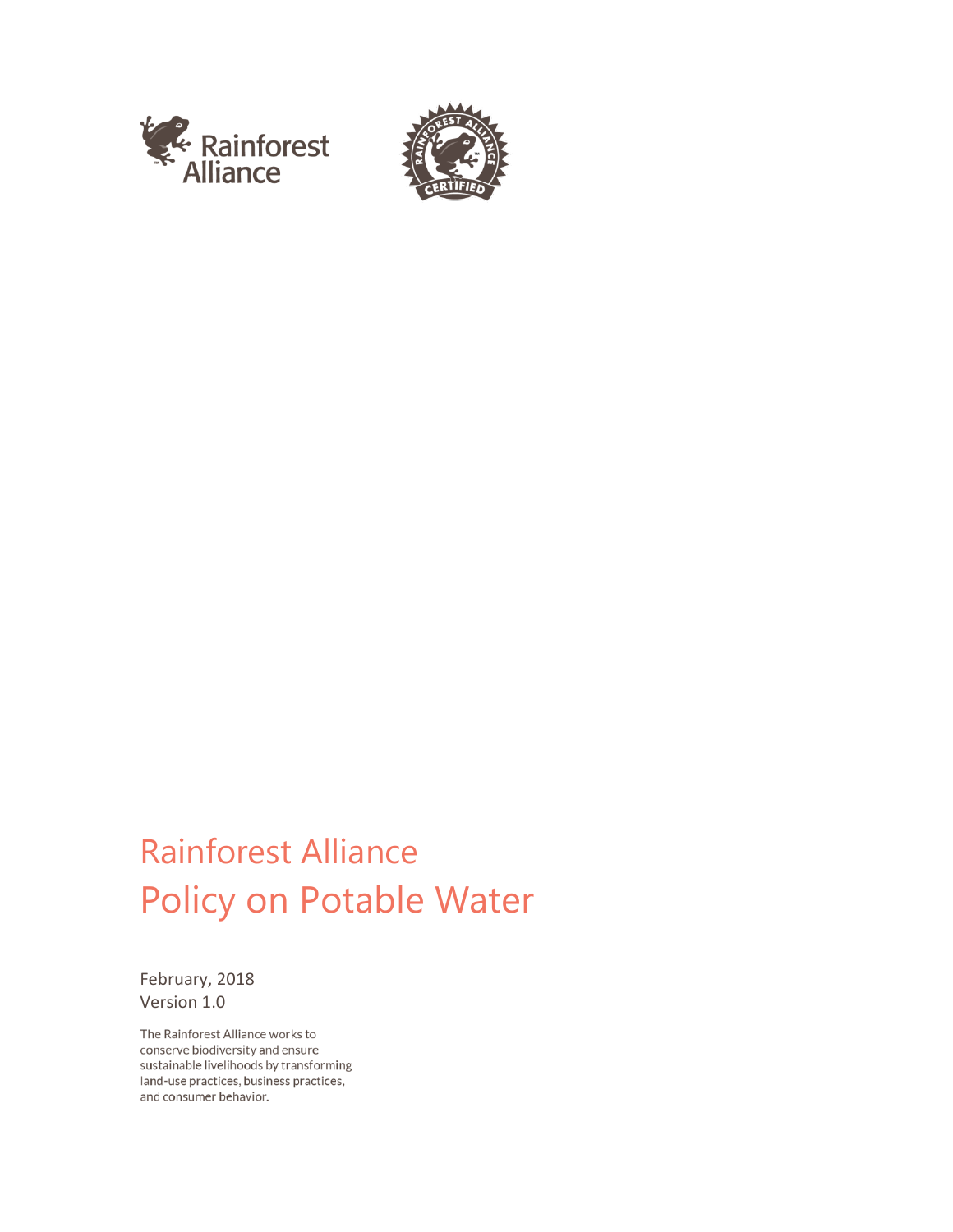## More information?

For more information about the Rainforest Alliance, visit [www.rainforest-alliance.org](http://www.rainforest-alliance.org/) or contact [info@ra.org](mailto:info@ra.org)

## Translation Disclaimer

Translation accuracy of any Rainforest Alliance sustainable agriculture certification program document into languages other than English is not guaranteed nor implied. For any questions related to the accuracy of the information contained in the translation, refer to the English official version. Any discrepancies or differences created in the translation are not binding and have no effect for auditing or certification purposes.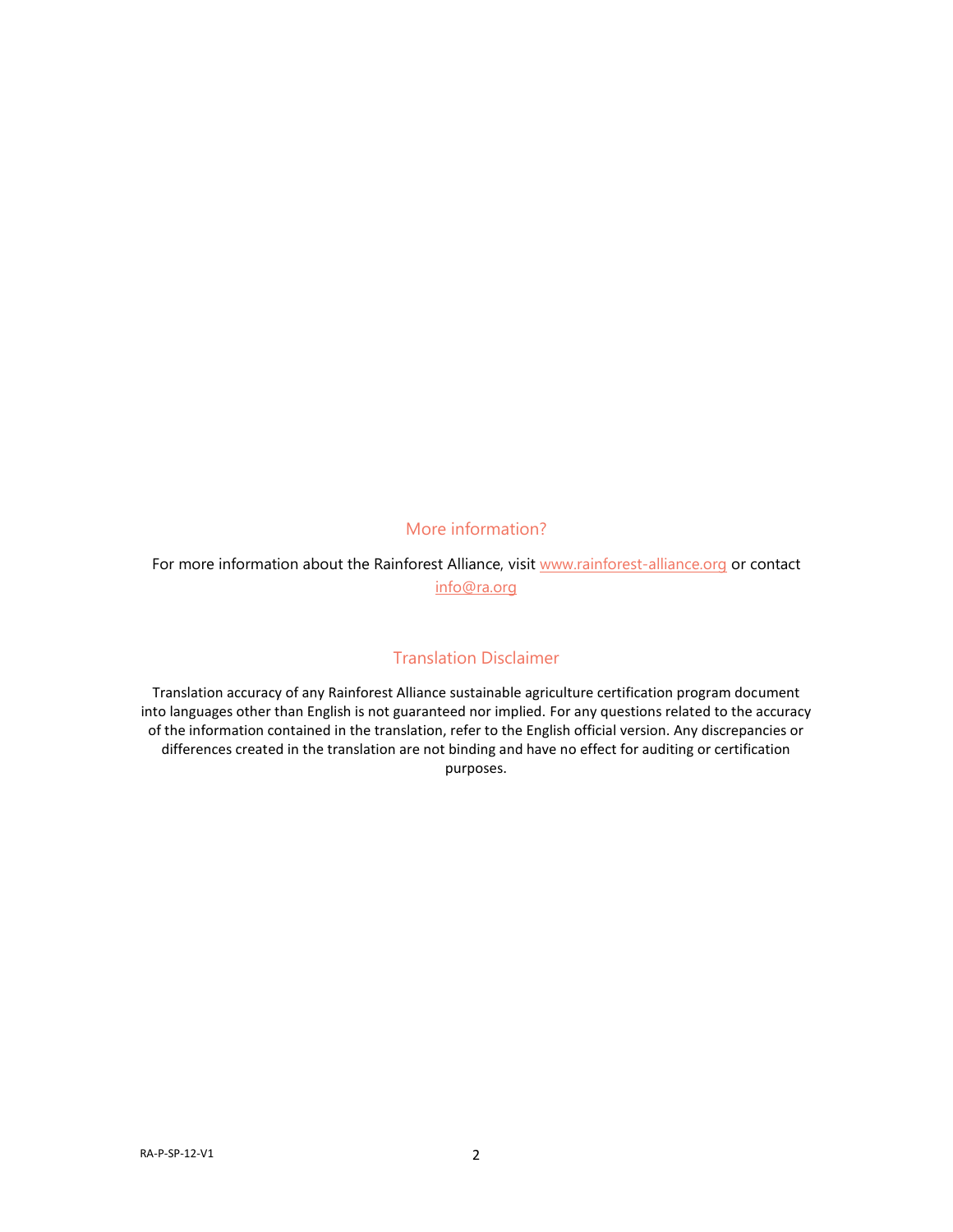# **Policy**

| <b>Issue Date:</b>                                                         | <b>Binding date:</b> | <b>Expiration date:</b>                | <b>Replaces:</b> |
|----------------------------------------------------------------------------|----------------------|----------------------------------------|------------------|
| February 12, 2018                                                          | Immediately          | Until further notice                   | N/A              |
| Developed by:                                                              |                      | <b>Approved by:</b>                    |                  |
| Senior Manager, Standards                                                  |                      | Director, Global Programs              |                  |
| Linked to (name of documents):                                             |                      | Reference criterion or clause number:  |                  |
| Rainforest Alliance Sustainable Agriculture Standard 2017,<br>version 1.2. |                      | Critical criterion 4.12                |                  |
| This policy is applicable to:                                              |                      | Type of organizations (if applicable): |                  |
| Audited and certified operations.                                          |                      | Farms and group administrators.        |                  |
| Crops:                                                                     |                      | <b>Regions:</b>                        |                  |
| All crops.                                                                 |                      | All regions.                           |                  |